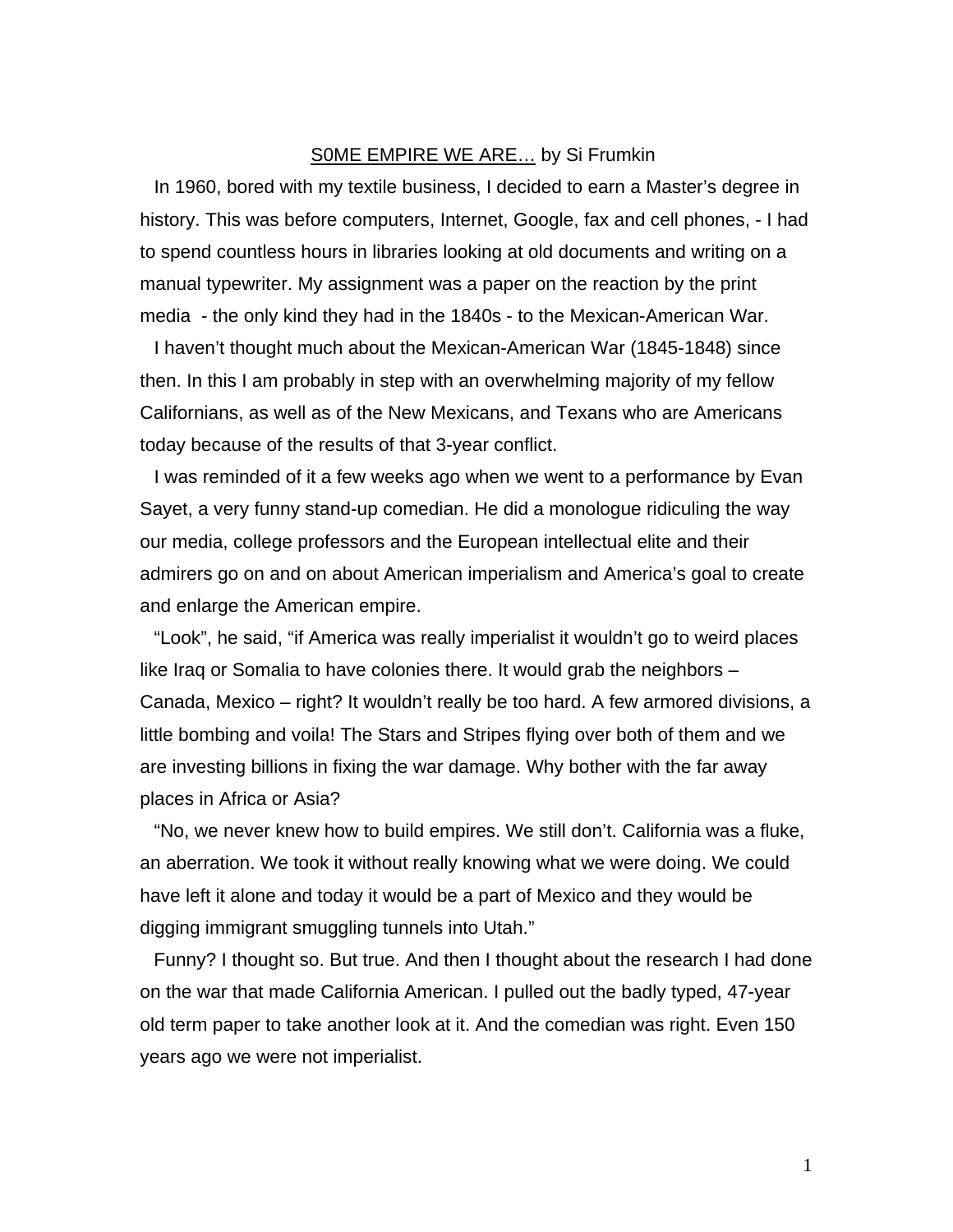In case you are a little vague about that war – most people are - Texas started it. The Texans wanted to be independent of Mexico and when the Mexicans objected they rebelled. In March 1845, Texas petitioned and was officially annexed by the United States, a step that generated a lively debate among those who approved annexation of Texas and even California, and their opponents. There were a few local skirmishes, letters and declarations were exchanged, speeches were made in Congress, and eventually, in May 1846, war was declared. After several victorious battles, a few defeats, and finally the occupation of Mexico City by U.S. troops, America won.

The end of the war created a sharp public debate. Some wanted to annihilate Mexico as an independent nation, occupy it and eventually take it into the Union as a state.

"Many Mexicans are in favor of this solution and all Mexicans will benefit by the law and order we can give them" (*New York Globe, 5/20/1847*) and "Let Mexicans and Americans discuss occupation and annexation as a slogan and a goal, let them repeat it as a common theme and we shall soon see the Aztec and American Eagle clasping wings, and our Yankee boys swapping nick-knacks (*sic!)* with the Americanized Mexican Rancheros for Gold" (*Baltimore American, 10/23/1847*).

The opposing – anti-imperialist – point of view was also well represented. The New Orleans Topic *(9/24/1847*) was horrified that we would annex land simply because we happened to like it:

 "A policy of aggression and national plunder would be the only result of this greedy attitude…they who urge annexation, will they then not annex all of South America and the West India Islands including the very barren and insignificant island of Cuba? Seriously, we entreat men to trouble themselves to think, to ask themselves where all this is to end, and see if disunity, bloodshed, anarchy and confusion are not to be what we are to receive in lieu of our great and glorious Union".

On March 10, 1848, the treaty of peace was ratified. California and Texas eventually joined the Union – Mexico remained independent.

2